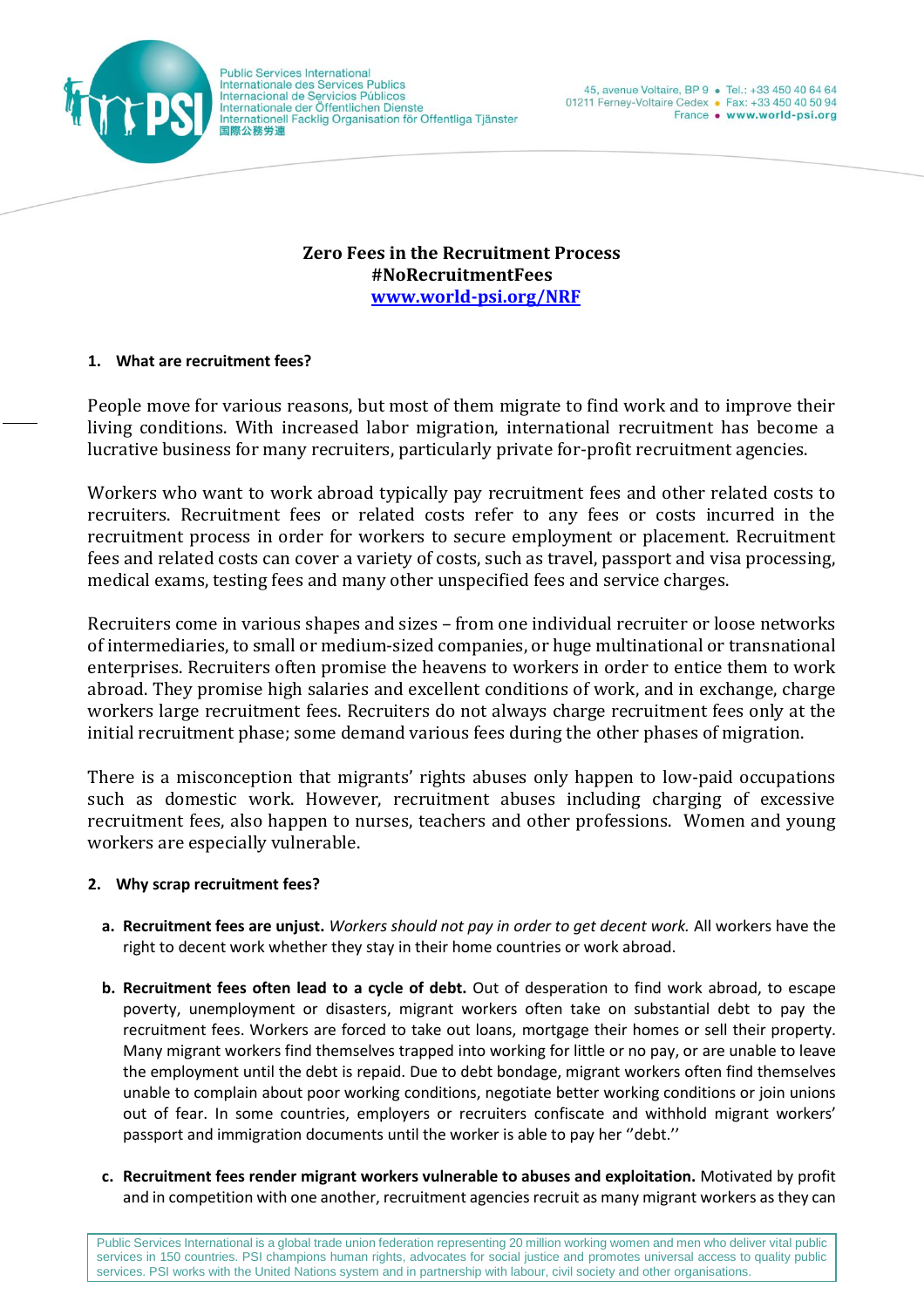at the lowest cost, often committing abuses in the process. Some recruiters manipulate workers, enticing them to take up employment opportunities abroad and raking in profits from the hopes and desperation of workers. Trapped in debt bondage, workers end up in precarious working and living conditions. Lack of access to information about their rights and effective means of asserting those rights impede the ability of migrant workers to speak out against unfair treatment and abuse. Under these conditions coupled with weak government oversight, unscrupulous recruiters and employers thrive and act with impunity.

d. **International labour standards prohibit the charging of recruitment fees on workers.** The International Labor Organization Convention No. 181 states that employment agencies shall not charge directly or indirectly, in whole or in part, any fees or costs to workers. The ILO Principles and Guidelines on Recruitment reiterate that no fees or related costs should be charged to workers.

## **3. Our Call for Zero Recruitment Fees!**

- We call on all governments and non-state actors to uphold fair and ethical recruitment of migrant workers. Recruitment should take place in a way that protects human rights, mitigates social costs and upholds core labor standards. Governments must regulate recruitment and scrap recruitment fees and related costs charged to workers. It is the employers who must bear the costs of recruiting workers, not the workers themselves. Recruiters often charge both the employer and the worker for their services. Rather than charging the workers, employers should be responsible for costs associated with any services rendered by recruitment agencies. There are countries in the world that prohibit charging of recruitment fees to migrant workers. There are ethical recruiters who do not charge recruitment fees.
- We urge competent government authorities to take bolder measures against abusive and fraudulent recruitment practices, including the collection of excessive recruitment fees. Many of the abuses stem from the lack of transparency and accountability in the recruitment process. We believe that the entire recruitment process and employment contracts should be clear, transparent and understandable to migrant workers.
- We call on governments to ensure that workers have access to free, comprehensive and accurate information regarding their rights and the conditions of their recruitment and employment.
- We support adequately funded and staffed public services in order to ensure that recruitment practices are regularly monitored and regulatory policies are effectively enforced.
- We call on governments to guarantee workers' access to effective grievance and other dispute resolution mechanisms in cases of abuse of their rights in the recruitment process.
- We call on countries of origin and destination to ratify and implement key international instruments to protect the rights of migrants in the recruitment process, during their work placements, and upon return to their countries of origin. There instruments include:
	- UN Convention for the Protection of the Rights of All Migrant Workers and Members of their Families
	- ILO Convention 87: Freedom of Association and Protection of the Right to Organize
	- ILO Convention 97: Migration for Employment
	- ILO Convention 98: Right to Organize and Collective Bargaining Convention
	- ILO Convention 143: Migrant Workers (Supplementary Provisions) Convention
	- ILO Convention 151: Labour Relations (Public Service) Convention
	- ILO Convention 181: Private Employment Agencies Convention
	- ILO Convention 189: Decent Work for Domestic Workers, and the different conventions against forced labor.

Trade unions, migrant workers groups, civil society organizations, recruiters, employers and governments can work together to make recruitment ethical and fair.